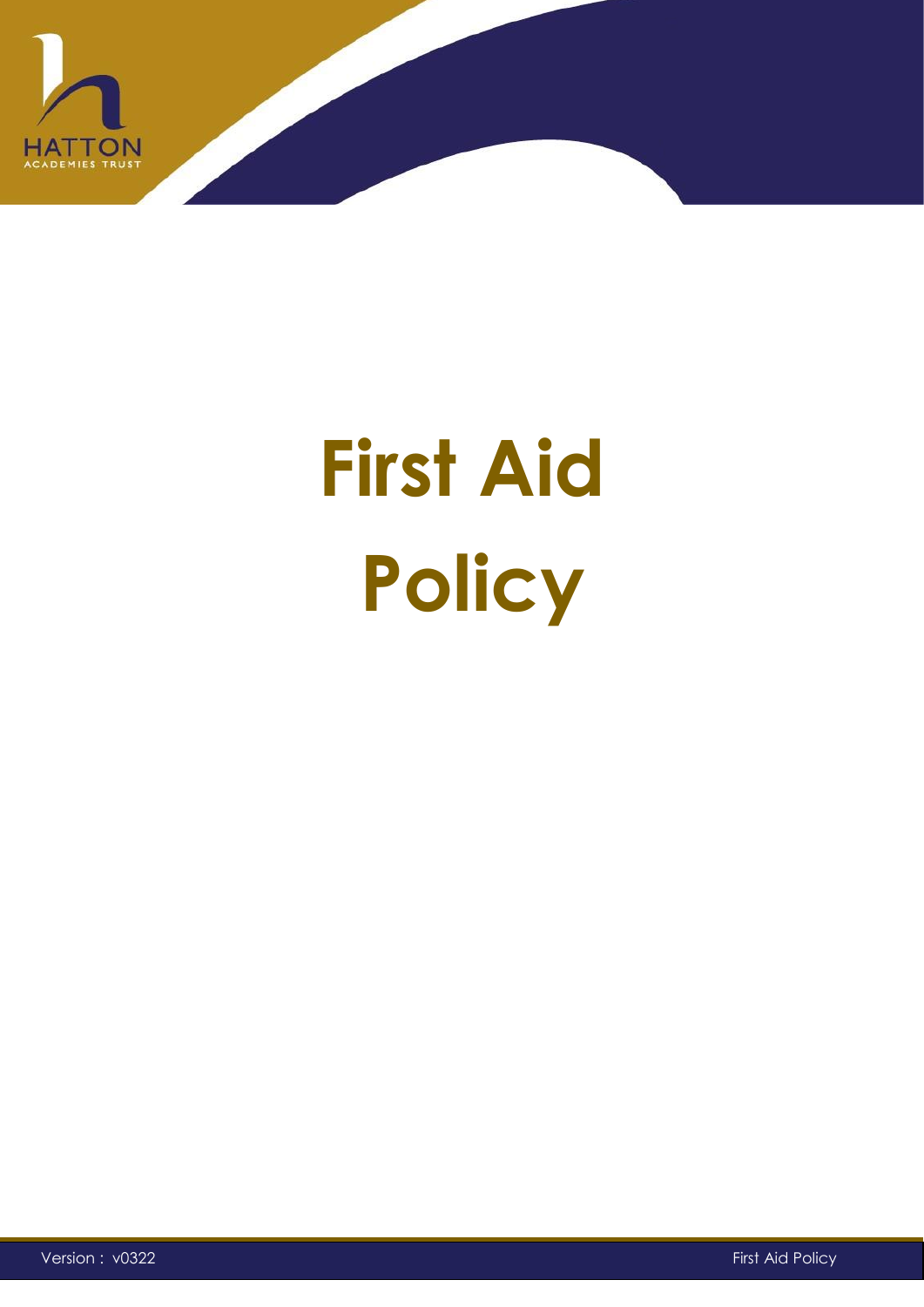# Contents

| 7.  |  |
|-----|--|
| 8.  |  |
| 9.  |  |
| 10. |  |
| 11. |  |
| 12. |  |
| 13. |  |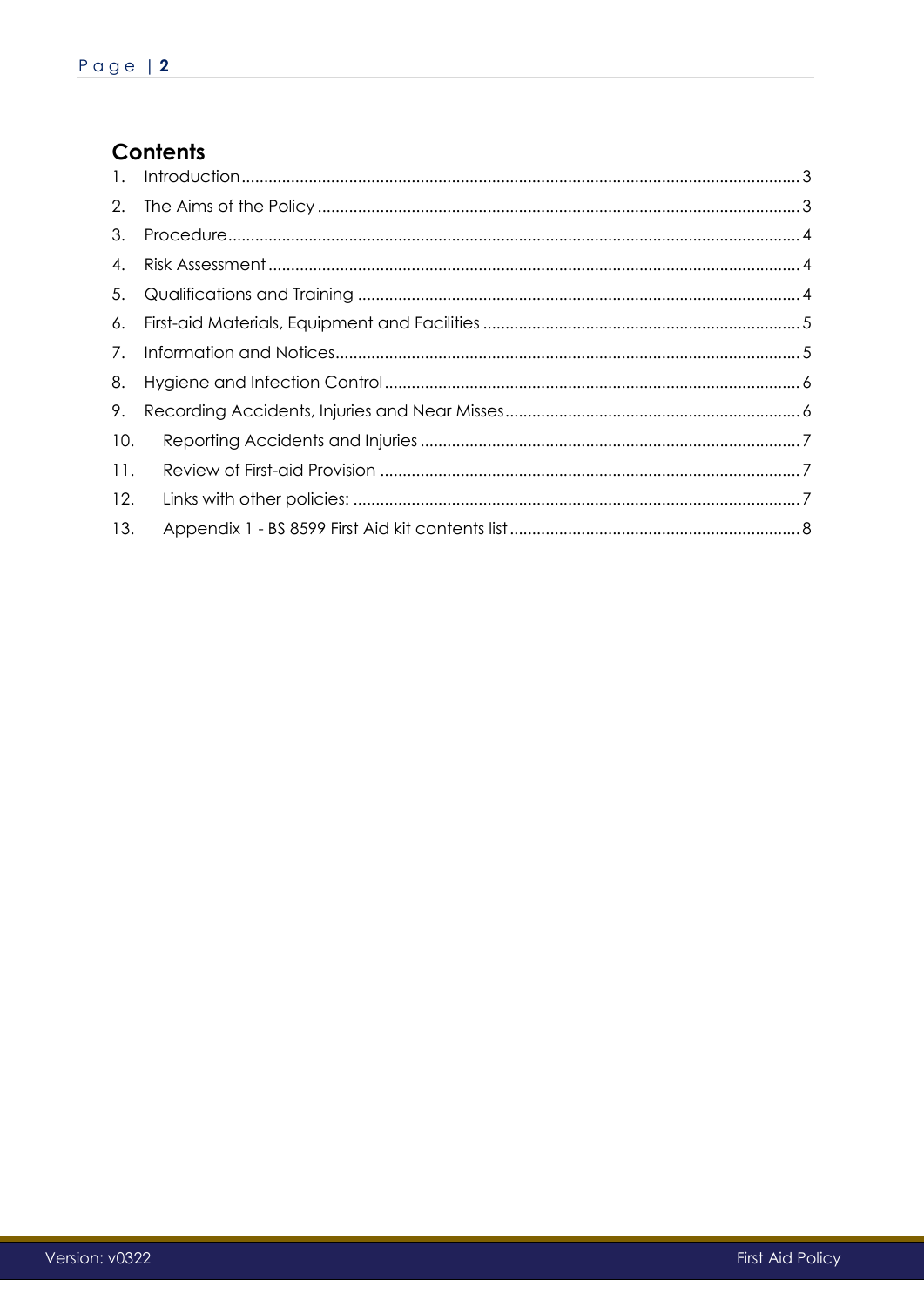# <span id="page-2-0"></span>**1. Introduction**

This policy is designed to promote the health, safety and welfare of pupils, staff and visitors to our Academies through the provision of first-aid equipment and trained personnel in accordance to the requirements of The Health and Safety (First Aid) Regulations 1981.

The person responsible for assessing the first aid risks and requirements for Hatton Academies Trust is the Director of Finance and Operations who will:

- Ensure that this policy is reviewed periodically, or when there are significant changes to circumstances within the Trust;
- Ensure that a suitable and sufficient assessment of the first aid risks and requirements at each Academy is carried out and reviewed as necessary;
- Liaise with the Trust Board of Directors CEO & Principals of each Academy and other staff as appropriate;
- Ensure that all accidents and injuries are appropriately recorded in all Academies;
- Ensure that all notifiable accidents, incidents, diseases and occurrences are reported in accordance with the Reporting of Injuries, Diseases and Dangerous Occurrences Regulations 2013 (RIDDOR);
- Ensure that all members of staff are familiar with each Academy's first-aid provision.

The Academy Principal will appoint a First Aid Lead. The First Aid Lead will:

- Line manage the team of first aiders, monitoring their training and competencies;
- Look after the first-aid equipment, restocking first-aid boxes when required and replacing out of date materials;
- Ensure that an ambulance or other professional medical help is summoned when appropriate.

#### <span id="page-2-1"></span>**2. The Aims of the Policy**

The aim of providing first aid is to save lives and to ensure that minor injuries and illnesses do not escalate into major ones. The aim of this policy is to ensure that:

- A person is appointed to take charge of first-aid arrangements;
- Staff nominated as "first aiders" receive up-to-date training;
- Suitably stocked and marked first-aid containers are available at all appropriate locations throughout each Academy;
- All members of staff are fully informed with regard to the first-aid arrangements;
- All staff are aware of hygiene and infection control procedures.
- Written records are maintained of any accidents, reportable injuries, diseases or dangerous occurrences
- First-aid arrangements are regularly reviewed.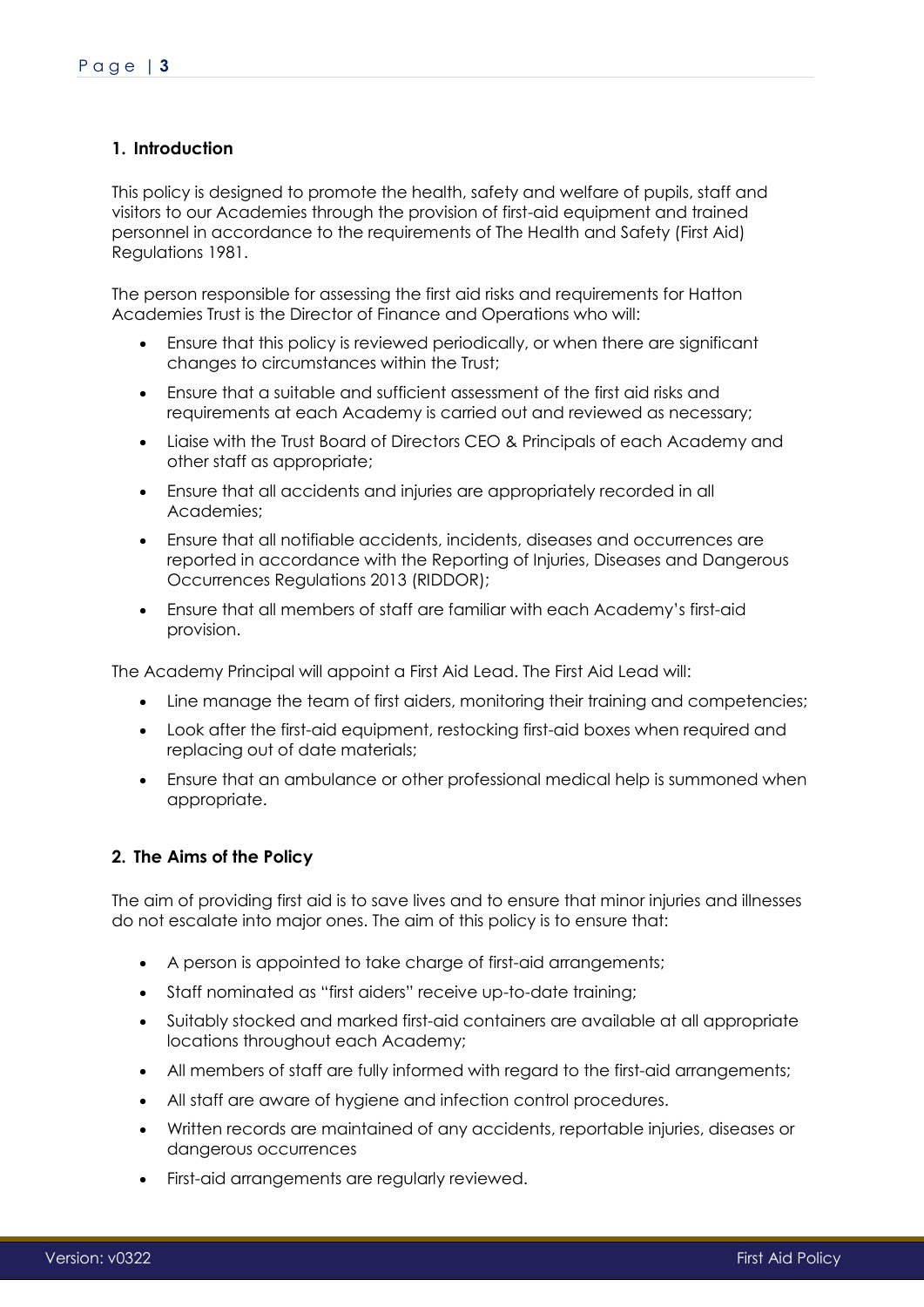# <span id="page-3-0"></span>**3. Procedure**

Adequate first-aid provision will be available at all times while people are on our Academy premises and also off the premises while on Academy visits.

External groups using Academy facilities for non-Academy activities (sports activities etc.) are responsible for making adequate first aid provision for participants. This is clearly stated within the booking form.

# <span id="page-3-1"></span>**4. Risk Assessment**

The Academy Principal will ensure a First Aid Needs Risk Assessment is conducted for each Academy, taking account of all applicable buildings and facilities, paying particular attention to:

- Practical activities;
- The use of machinery:
- Storage of hazardous substances;
- The use of equipment for sports and physical education.

From this assessment, a judgment will be made regarding how many trained first aiders are required to provide an effective and safe response to accidents and injuries.

As a general rule, one first aider will be available for every 100 persons at the Academy, although this ratio may vary depending upon the relevant risks and other factors.

A judgement will also be made regarding how many fixed and portable first-aid containers should be available and where they are to be located.

Specific consideration will be given to staff or pupils who have special health needs or disabilities.

In determining the level of provision the appointed person each Academy will consider:

- First Aid Provision during lunch times and breaks;
- The adequacy of the provision to account for staff absences;
- The provision of first aid for off-site activities and Academy trips;
- The provision for practical lessons and activities, e.g. science, technology, food technology and physical education.

#### <span id="page-3-2"></span>**5. Qualifications and Training**

All Academy first aiders will hold a valid certificate of competence which will be valid for three years (The Academy acknowledge that the HSE strongly recommended that First Aiders undertake annual refresher training to maintain their skills and keep up to date with any changes to first aid procedures).

First aiders will be supported by first response staff, who have received Emergency First Aid at Work (EFAW) training.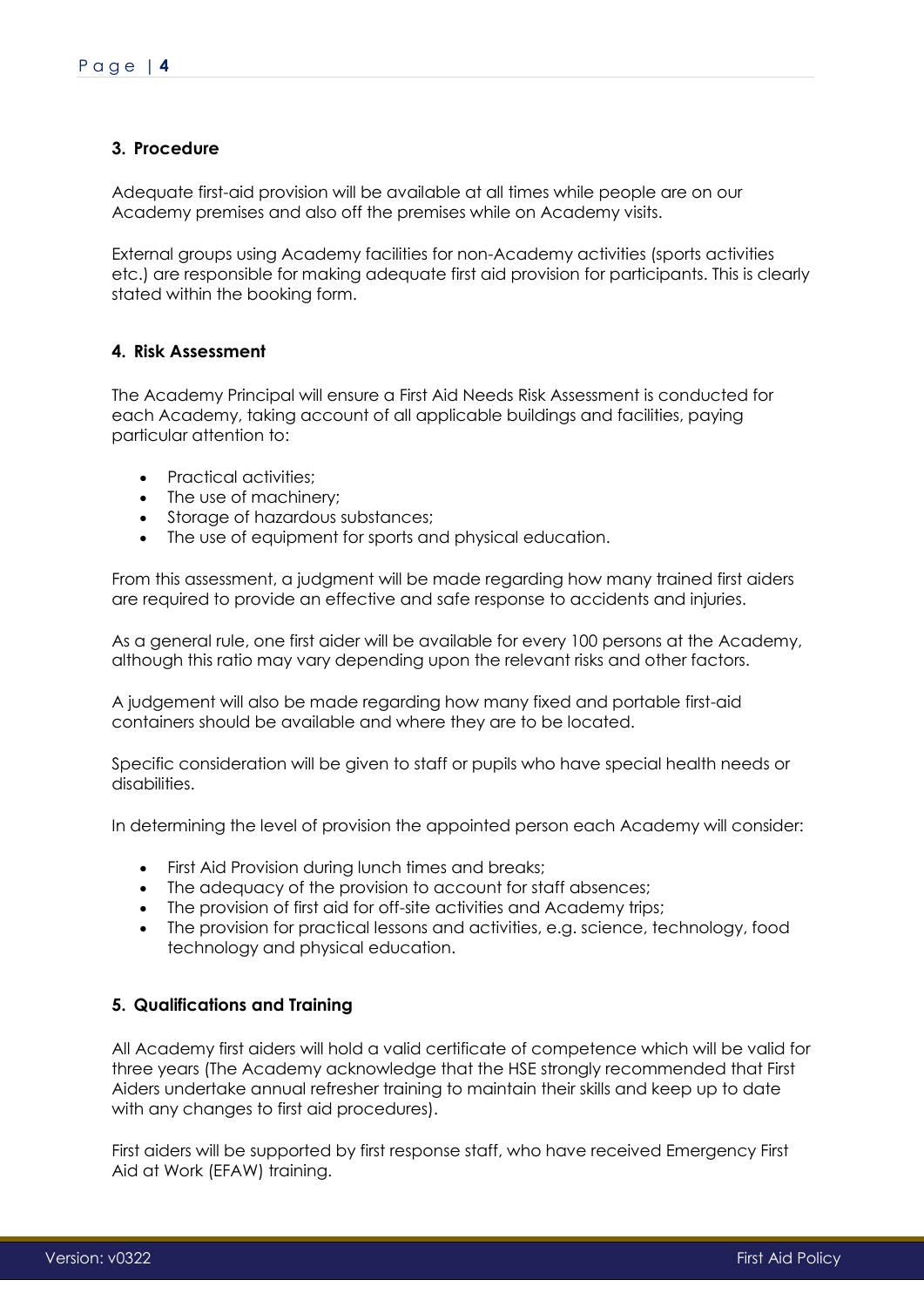Refresher training and retesting of competence will be arranged at least three months before certificates expire.

Where academies have an Automated External Defibrillator (AED) on site, regular refresher training will be undertaken, e.g. annually.

All academies have trained Mental Health First Aiders to support staff wellbeing in the workplace and to signpost staff to external sources of support. Refresher training for these staff will take place every three years.

### <span id="page-4-0"></span>**6. First-aid Materials, Equipment and Facilities**

First-aid containers will be:

- Marked with a white cross on a green background;
- Located throughout the Academy in accordance with the First Aid Needs Risk Assessment;
- Stocked in accordance with BS 8599; please see Appendix 1.
- Checked on a monthly basis and replenished as necessary.

All Academy minibuses will carry a first-aid container. A portable first-aid container will be used on all hired mini-buses.

Portable first-aid containers will be carried on all Academy trips and excursions.

Portable first-aid containers will be carried for all sporting and similar activities that take place on the Academy site.

Where it is known that staff or pupils engaged in an out of Academy activity have specific health needs or a disability, the contents of the first-aid container will include the resources to meet these specific needs, e.g. a supply of insulin or an epi-pen.

The Trust encourages all academies to hold an Automatic External Defibrillator (AED) as part of their first aid equipment. Where an Academy has an AED it should undertake the following routine checks:

- Check that the pads are in date (both paediatric and adult pads)
- Visual check that the battery is functional and replace as required

Each Academy has a medical room, which is used for the provision of first aid and medical usage.

# <span id="page-4-1"></span>**7. Information and Notices**

The Academy Principal will ensure that first-aid notices giving the location of first-aid containers and the names of members of staff who are certificated first aiders will be prominently displayed in:

• Staff rooms and other common rooms: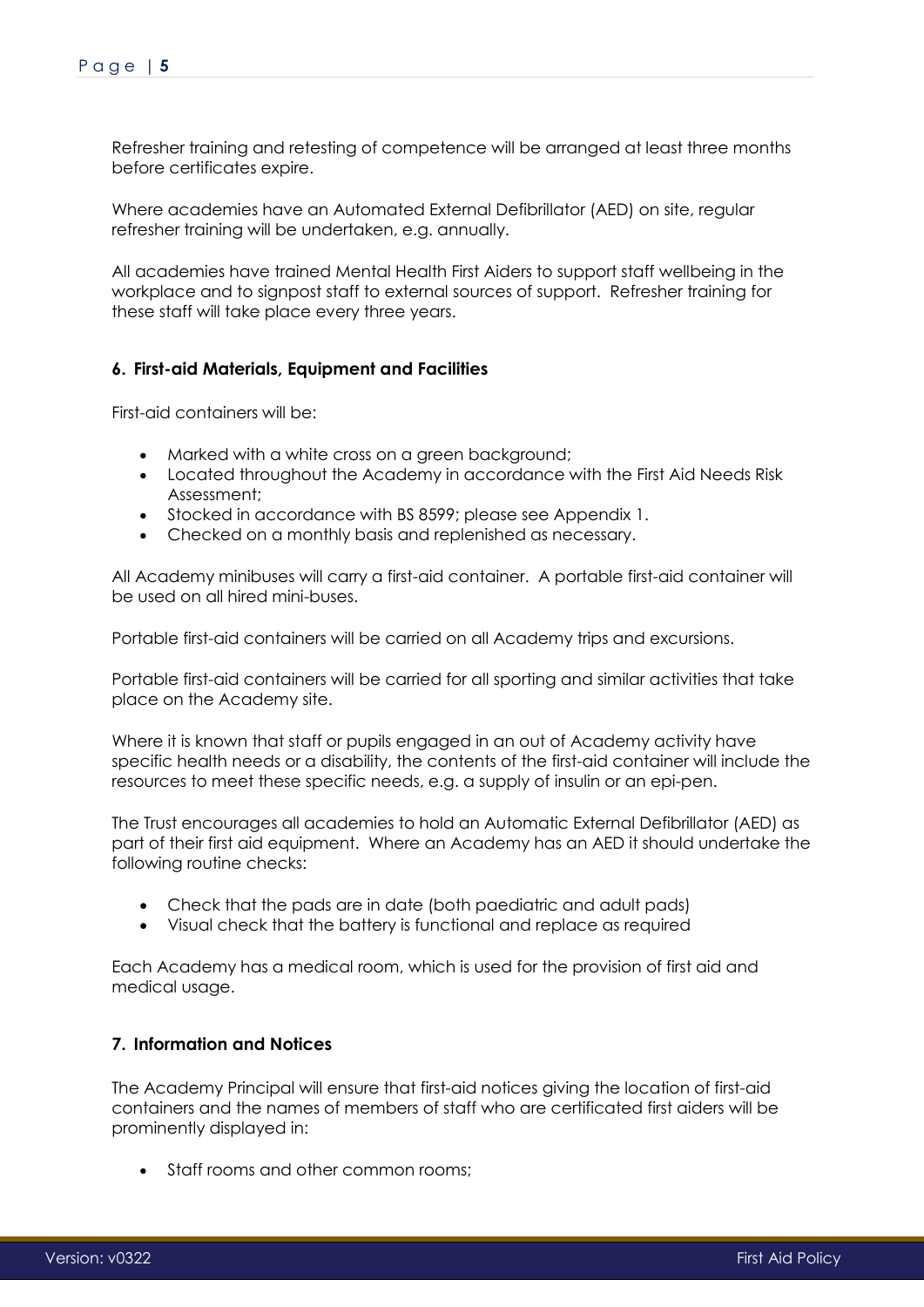- Main corridors:
- All locations where sports, physical activities or practical lessons involving machinery or similar equipment, take place.

The Academies will make every effort to ensure that first-aid notices are clear and easily understood by all.

Information on the Academies' first-aid provision will be included in the staff handbook.

Information on the Academies' first-aid provision will be provided in the induction given to new and temporary staff.

# <span id="page-5-0"></span>**8. Hygiene and Infection Control**

All staff will:

- Follow basic hygiene procedures;
- Be made aware as to how to take precautions to avoid infections, e.g. HIV and AIDS.

All staff will have access to single use disposable gloves and hand washing facilities.

Disposable gloves will be worn at all times when dealing with blood or other body fluids or when disposing of dressings or other potentially contaminated equipment.

Instructions on the disposal of all used dressings or equipment will be included in the firstaid containers.

Covid-19 infection risk will be managed by Principals in accordance with the Academy's Covid-19 risk assessment which is available on the Trust website.

#### <span id="page-5-1"></span>**9. Recording Accidents, Injuries and Near Misses**

All accidents and injuries will be recorded in a written or electronic form and such records will be kept for a minimum of three years.

The record of any first-aid treatment given by first aiders and other appointed persons will include:

- The date, time and place of the incident;
- The name and class of the injured or ill person;
- Details of the injury or illness and what first aid was aiven;
- What happened to the pupil or member of staff immediately afterwards (e.g. went home, resumed normal duties, went back to class or went to hospital).
- The name and signature of the first aider or person dealing with the incident.

Serious or significant incidents to pupils will be reported to parents either by sending a note home with the pupil or by direct contact with the parent or carer.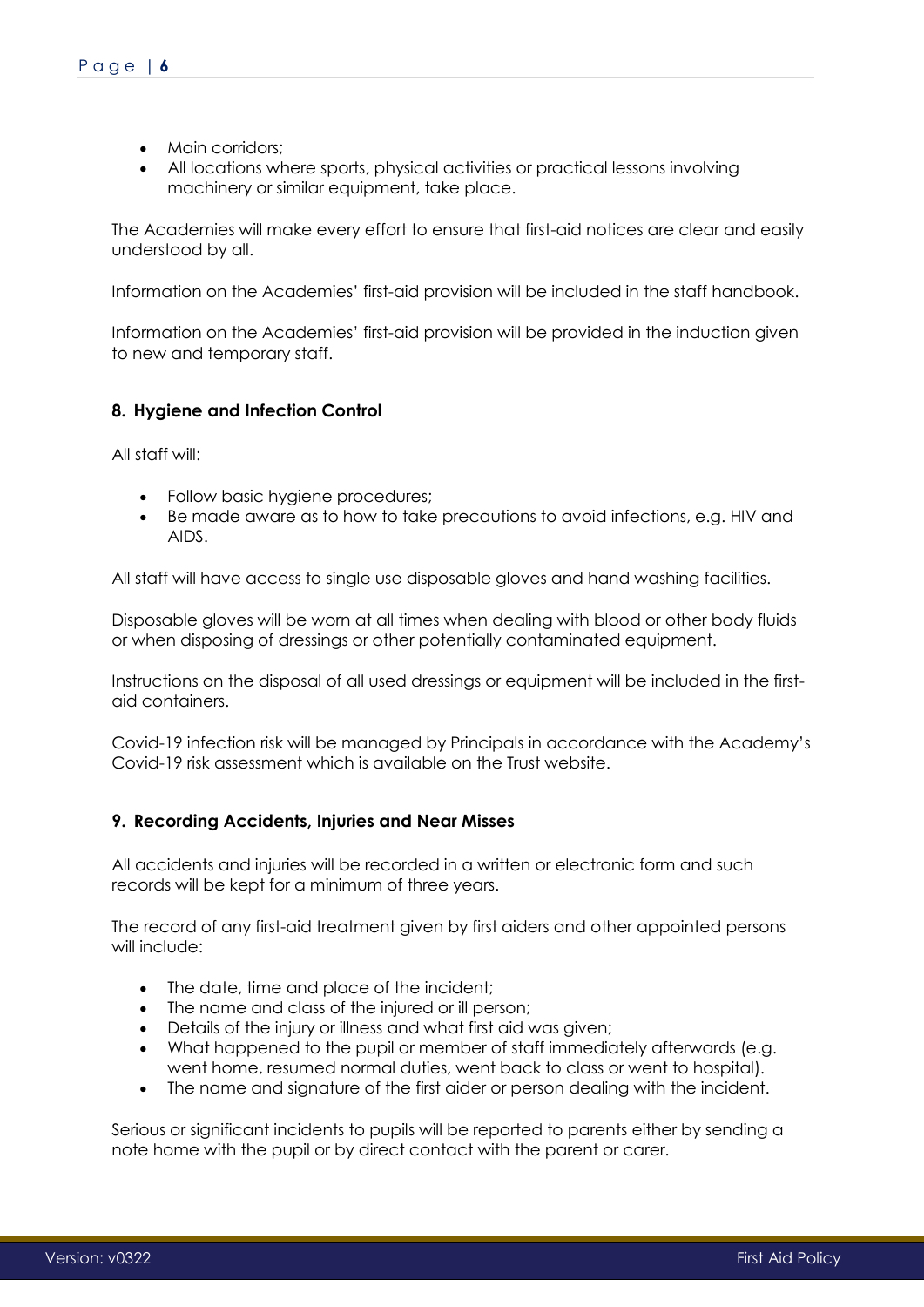In an emergency involving outside medical professionals or services the Principal or the appointed person will follow the Academies established procedures for contacting a parent/carer.

In accordance with the HAT Health & Safety Policy Section 6, all staff are responsible for reporting near misses, e.g. any incidents that could have resulted in injury. These should be reported to the Academy principal who will ensure that necessary information is entered within the Academy accident book and investigations are undertaken to prevent reoccurrence.

### <span id="page-6-0"></span>**10. Reporting Accidents and Injuries**

All notifiable accidents, incidents, diseases and occurrences will be reported in accordance with the Reporting of Accidents Diseases and Dangerous Occurrences Regulations 2013 (RIDDOR), including, but not limited to:

- Accidents resulting in death of any person
- Specified injuries
- Accidents that prevent employees from carrying out their normal duties for more than seven consecutive days
- Accidents which result in non-employees (including pupils) which result in the injured person being taken directly from the scene of the accident to hospital.
- Certain dangerous occurrences and work-related diseases

In accordance with the DfE guidance, Ofsted and the Child Protection Agency should be notified of serious accident, illness or fatality involving a child.

#### <span id="page-6-1"></span>**11. Review of First-aid Provision**

The Trust will ensure that this First-Aid Policy is reviewed annually, or when there are significant changes to circumstances, and will inform the Trust Board of Directors, CEO and Principals of each Academy as appropriate.

#### <span id="page-6-2"></span>**12. Links with other policies:**

This First Aid policy is linked to our:

- Health & Safety Policy
- Trips & Visits Policy